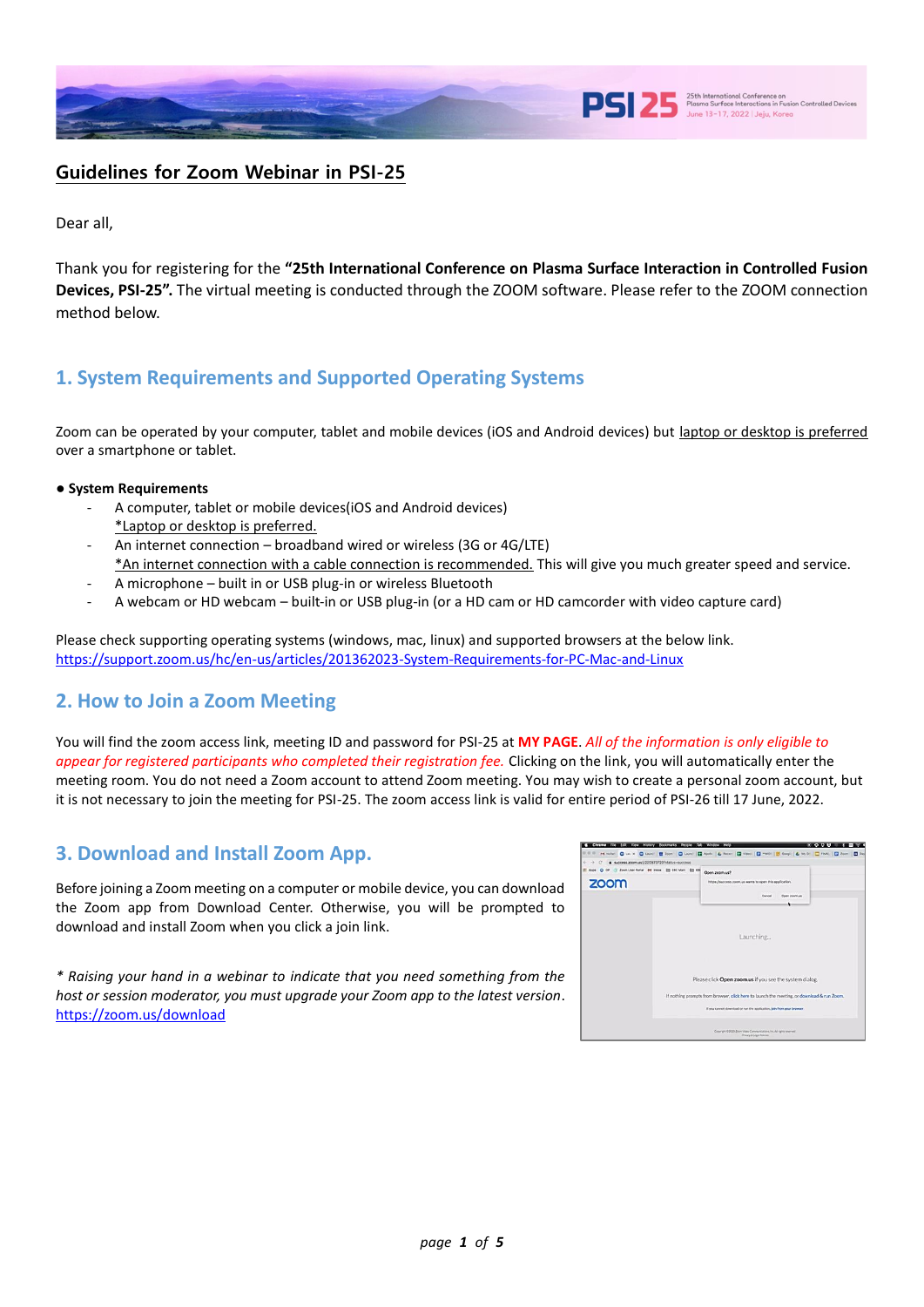

## **4. Start Zoom Meetings – Video Mode**

If you click zoom meeting URL and installed zoom app, you will automatically enter the zoom meeting room. Please check your camera angel and microphone if it works properly.

Once you enter zoom meeting room, video mode will be shown. You will see your face and other participants as well. Video Previet



# **5. Checking Zoom Chat**

You can send messages to the chairs, other speakers or staff by clicking "Chat" button. You can also receive messages from chairs, other speakers or staff while you are joining zoom meeting. Chairs and staff will send you the messages if they have important note to you during the conference, so please pay attention to the message.

\* Please send chat message privately to the person you would like to send, otherwise it will pop up to the live screen as well.



# **6. Q&A**

During Q&A, the chairs will monitor participants' chats and manage questions punctually.

As the participant if you wish to ask a question or make a point during a meeting it is good protocol to use the 'Raise Hand' facility. If the tool bar is not showing at the bottom of the Zoom window, place your cursor over the Zoom window so it appears and select the 'Participants' icon.

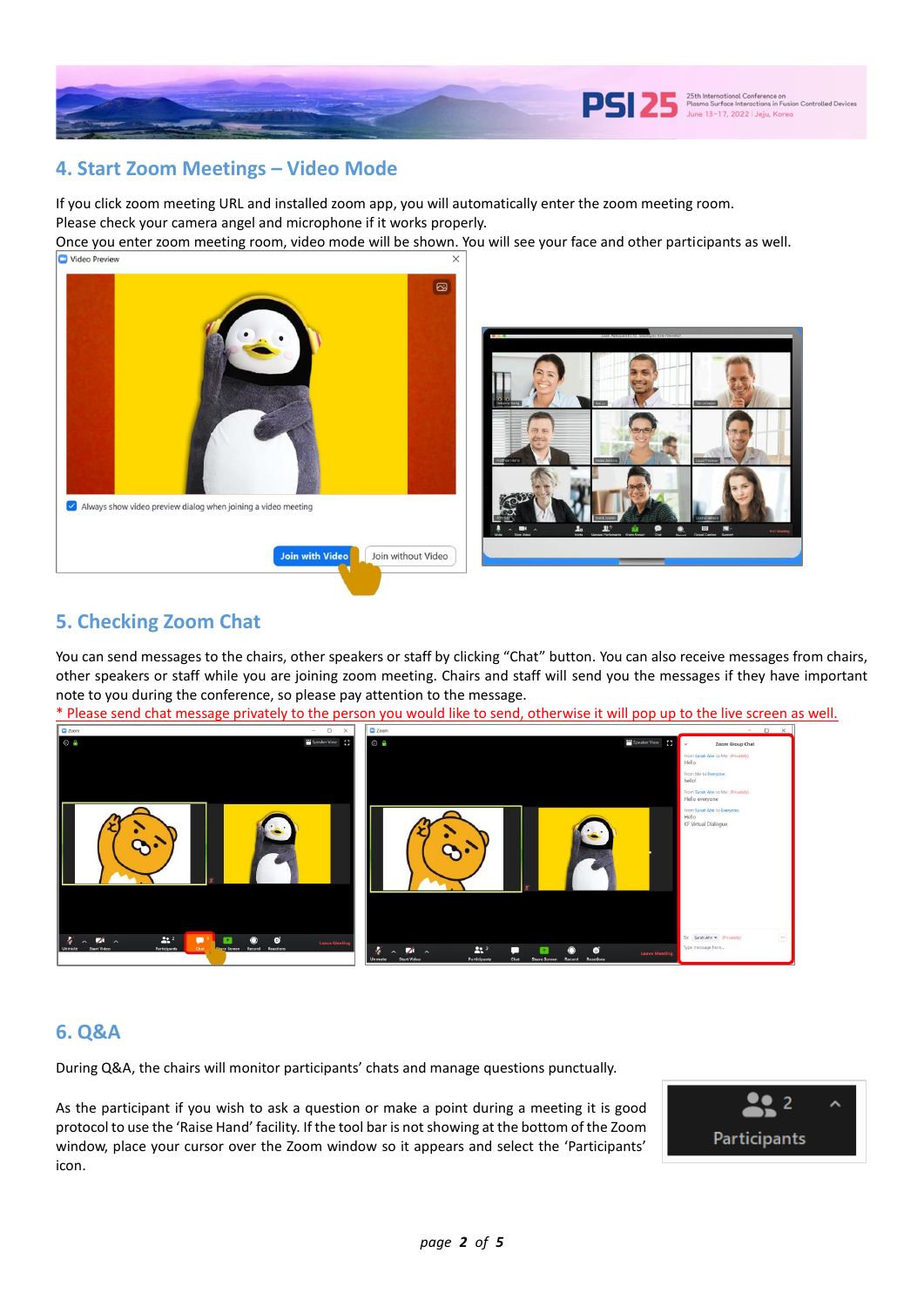

Raise Hand

Raise Hand

A window listing the other participants will appear. At the bottom of this list, there is a 'Raise Hand' icon, click the icon to make it known to the Host that you would like to raise your hand.

While your hand is raised, the icon should have an outline as below. If you wish to lower your hand, simply click the 'Raise Hand' icon again.

When your hand is raised, this will be reflected in the list of participants as below. Session chair will unmute and lower the participant's raised hand accordingly.

| $\checkmark$ | <b>Participants (2)</b>    |                                        |
|--------------|----------------------------|----------------------------------------|
|              | <b>BW</b> Billy Weeks (Me) | $\mathbb{L}$ $\mathbb{Z}$ $\mathbb{Z}$ |

Speakers may prepare supplemental materials thoroughly for Q&A and use sharing screen function.

### ⚫ **How to share the materials during the Q&A**

① Open your presentation materials.

② Click "Share Screen" of the menu which is on the bottom of the screen.



③ A window showing all possible for you to share displays. Click PPT materials you want to display and then click "Share". If your slides have a video or sound on your presentation materials, please click the "Share computer sound" and "Optimize Screen share for Video Clip"

| Select a window or an application that you want to share                           |                                        |          |              | $\times$     |
|------------------------------------------------------------------------------------|----------------------------------------|----------|--------------|--------------|
|                                                                                    | <b>Basic</b>                           | Advanced | <b>Files</b> |              |
| <b>Service</b><br>at in<br><b>NYSEN CONTRACTORY AND A VIOLATIC</b><br><b>STAGE</b> |                                        |          |              |              |
|                                                                                    |                                        |          |              |              |
| <b>INEPA</b> convention<br>. .                                                     | پا<br>$\circ$                          |          |              |              |
| <b>ABC 1</b><br>п<br><b>Screen</b>                                                 | iPhone/iPad                            |          |              |              |
|                                                                                    |                                        |          |              |              |
| <b>ROOM</b><br>has seeking theself start is a line spracht.                        | 19362                                  |          |              |              |
| <b>STATISTICS</b>                                                                  | <b>INEPA</b> convention                |          |              |              |
|                                                                                    | $2 - 2422$                             |          |              |              |
| Launch Meeting - Zoom - Interne                                                    | 프레젠테이션1 - PowerPoint                   | Þ        |              |              |
| Share computer sound                                                               | Optimize Screen Sharing for Video Clip |          |              | <b>Share</b> |
|                                                                                    |                                        |          |              |              |

④ If you complete your presentation and would like to stop sharing your screen, please click "Stop Sharing" at the top of the screen. Then it will turn to video mode.

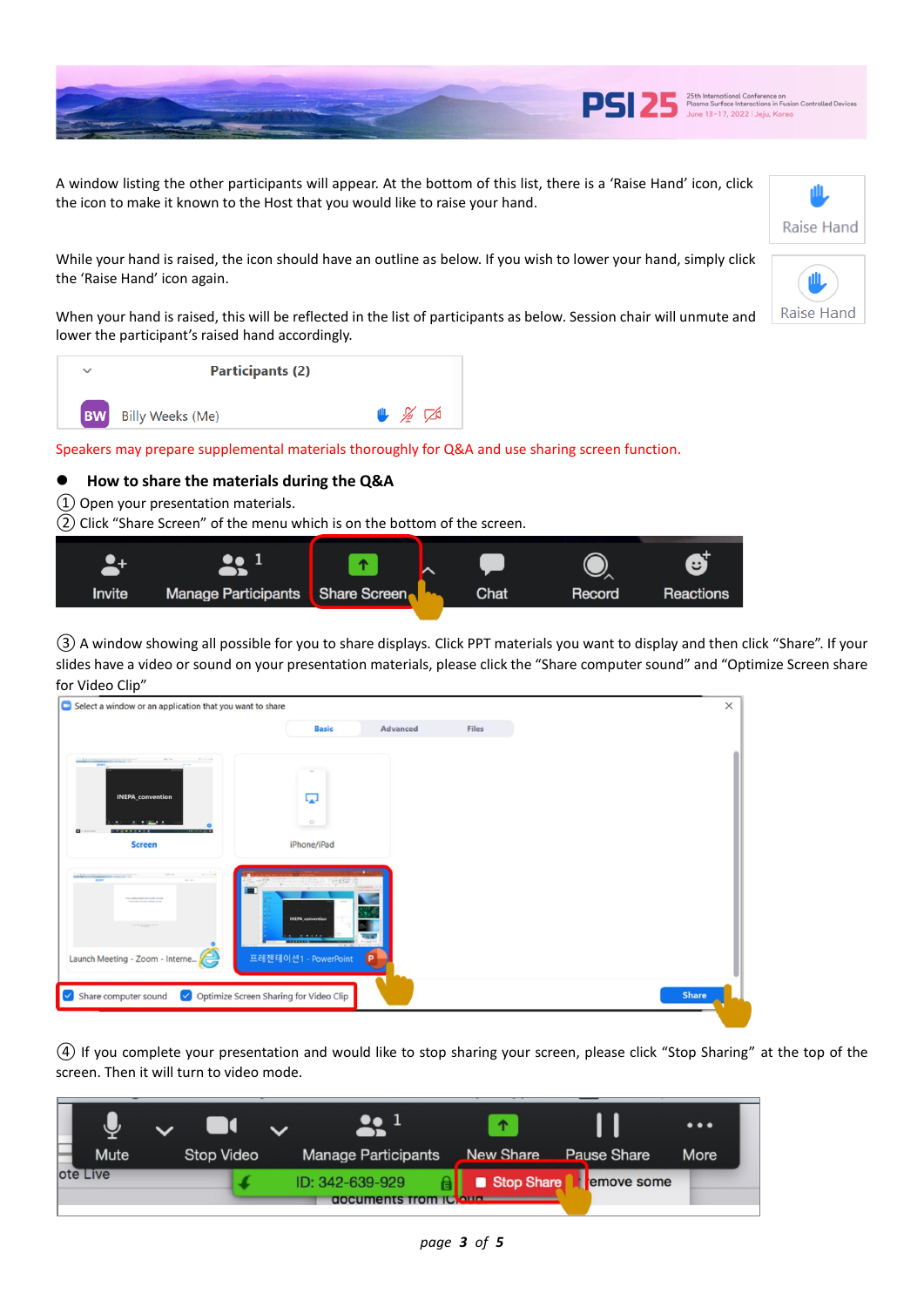

## **6. Participants to Join before Meeting Starts**

All chairs and speakers must enter the meeting room 30 mins before the session on the day (by 21:00 KST) and identify yourself by leaving a private chat to host in order to promoting an attendee to panelist manually. Please refer to below particular sequence if you are;

- **≫** *Speaker: [Presentation Code] First Name \_ Last Name*
- **≫** *Chair & General participant: First Name \_ Last Name*

Registered participants are kindly requested to enter the room 10 mins before the meeting starts(by 21:20 KST) and stay with us from the beginning of the session until the end.

# **7. Zoom User Tips**

These are some following tips to help making sure you have the best experience. It is within your best interests to follow these recommendations to ensure a good quality interview/meeting.

- Obtain a high quality web camera if you are using a desktop. For laptops, if your computer is less than 3 years old, the built-in camera (if it has one) should be adequate.
- ᆞ Obtain a computer headset. This will greatly reduce the chance for feedback and improve your voice quality for those who are communicating with you on the other side. Headsets that connect via USB are the best choice.
- When possible, connect to the Internet with a physical cable connection, not just Wi-Fi. This will give you much greater speed and service.
- A laptop or desktop is preferred over a Smartphone or tablet.
- Adjust the camera angle properly. Right angle and the position of ahead (face) in a screen is very important to viewer side.
	- [Bad Cases]



[Good cases]

- Don't have several programs running while using Zoom. Close all unnecessary applications during your call so all processing power can be used to maximize the quality of your Zoom session.
- Pay attention to your background. Too much light behind you and you appear to be only a dark figure. Also, don't have anything behind you that may be distracting to those who are on the other side.
- To counteract back lighting, make sure you have a good source of light in front of you and behind the camera that you are using with your computer.
- Pay attention to your attire. Don't wear stripes or anything too bright. Solid colors are best.
- ᆞ Avoid moving your head too much or "talking with your hands." Video via ZOOM is a little different than television, and too much movement can cause the video to pixelate and degrade.